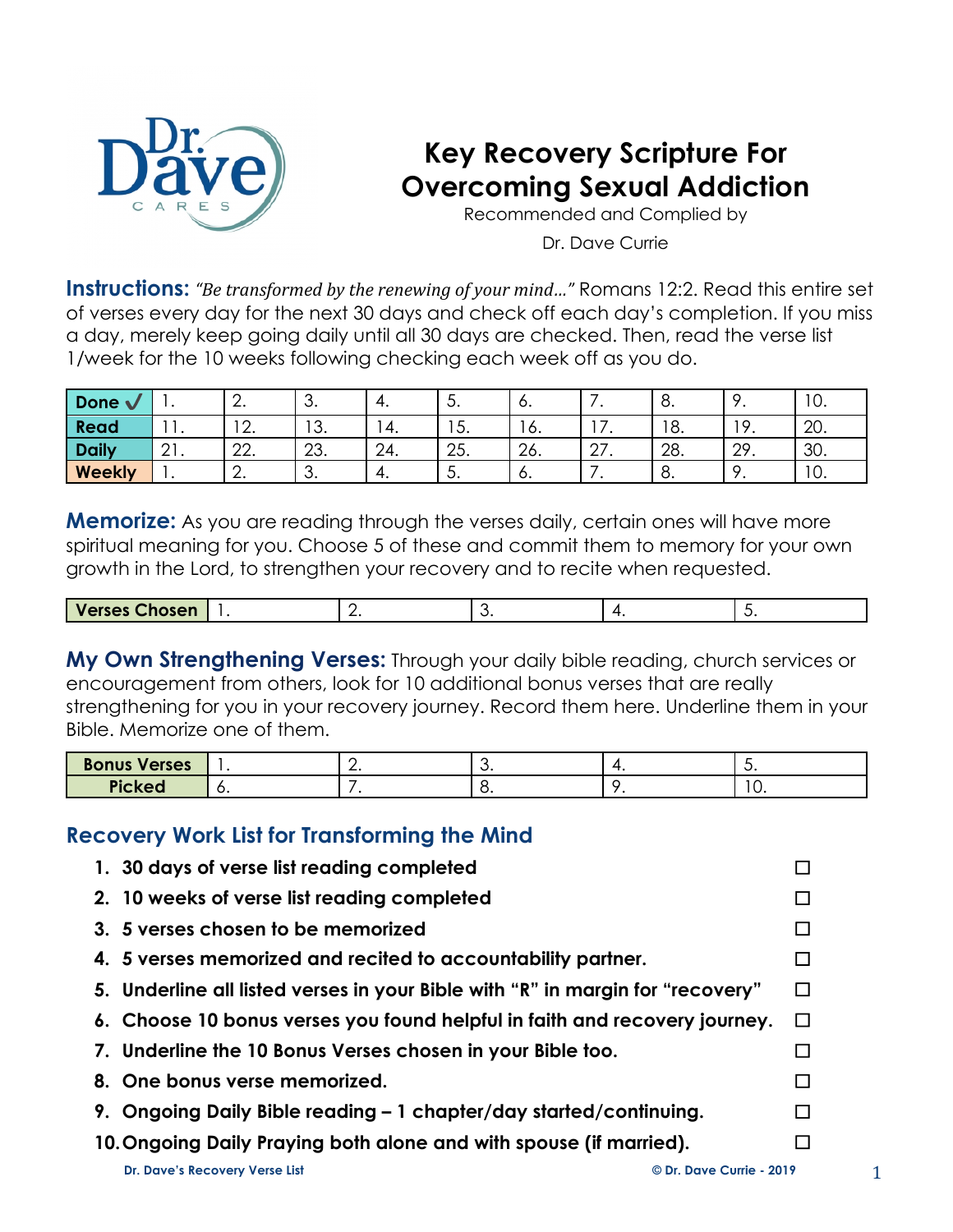## **Key Recovery Verses**

- 1. **Genesis 39:8-12** But Joseph refused (her advances). "Look," he told her, "My master trusts me with everything in his entire household. No one here has more authority than I do. He has held back nothing from me except you, because you are his wife. How could I do such a wicked thing? It would be a great sin against God." She kept putting pressure on Joseph day after day, but he refused to sleep with her, and he kept out of her way as much as possible. One day, however, no one else was around when he went in to do his work. She came and grabbed him by his cloak, demanding, "Come on, sleep with me!" Joseph tore himself away, but he left his cloak in her hand as he ran from the house.
- 2. **Job 31:1** I made a covenant (pledge) with my eyes not to look lustfully at a young woman.
- 3. **Job 31:4-7, 9-12** Does he not see my ways and count my every step? If I have walked with falsehood or my foot has hurried after deceit— let God weigh me in honest scales and he will know that I am blameless— if my steps have turned from the path, if my heart has been led by my eyes, or if my hands have been defiled (corrupted), if my heart has been enticed (lured) by a woman, or if I have lurked at my neighbour's door, then may my wife grind another man's grain, and may other men sleep with her. For that would have been wicked, a sin to be judged. It is a fire that burns to destruction.
- 4. **Psalm 51:10-12** Create in me a pure heart, O God, and renew a steadfast (unwavering) spirit within me. Do not cast me from your presence or take your Holy Spirit from me. Restore to me the joy of your salvation and grant me a willing spirit, to sustain (anchor) me.
- 5. **Psalm 101:2,3-** I will be careful to lead a blameless (innocent) life—when will you come to me? I will conduct the affairs of my house with a blameless heart. I will not look with approval on anything that is vile (dreadful). I hate what faithless people do; I will have no part in it.
- 6. **Psalm 103:8-13** The LORD is compassionate and gracious, slow to anger, abounding in love. He will not always accuse (blame), nor will he harbour his anger forever; he does not treat us as our sins deserve or repay us according to our iniquities (immoralities). For as high as the heavens are above the earth, so great is his love for those who fear (respect) him; as far as the east is from the west, so far has he removed our transgressions (wrongdoings) from us. As a father has compassion (care) on his children, so the LORD has compassion on those who fear him.
- 7. **Psalm 119:9-11** How can a young person stay on the path of purity? By living according to your word. I seek you with all my heart; do not let me stray (wander) from your commands. I have hidden your word in my heart that I might not sin against you.
- 8. **Psalm 139:23, 24** Search me, God, and know my heart; test me and know my anxious thoughts. See if there is any offensive way in me, and lead me in the way everlasting.
- 9. **Proverbs 3:5,6** Trust in the LORD with all your heart and lean not on your own understanding; in all your ways submit to him, and he will direct your path.
- 10. **Proverbs 5:15-19** Drink water from your own well—share your love only with your wife. Why spill the water of your springs in the streets, having sex with just anyone? You should reserve it for yourselves. Never share it with strangers. Let your wife be a fountain of blessing for you. Rejoice in the wife of your youth. She is a loving deer, a graceful doe. Let her breasts satisfy you always. May you always be captivated (spellbound) by her love.
- 11. **Proverbs 5:20-23** Why, my son, be intoxicated (captivated) with another man's wife? Why embrace the bosom (torso) of a wayward woman? For your ways are in full view of the LORD, and he examines all your paths. The evil deeds of the wicked ensnare (entangle) them; the cords of their sins hold them fast. For lack of discipline (self-control) they will die, led astray by their own great folly (recklessness).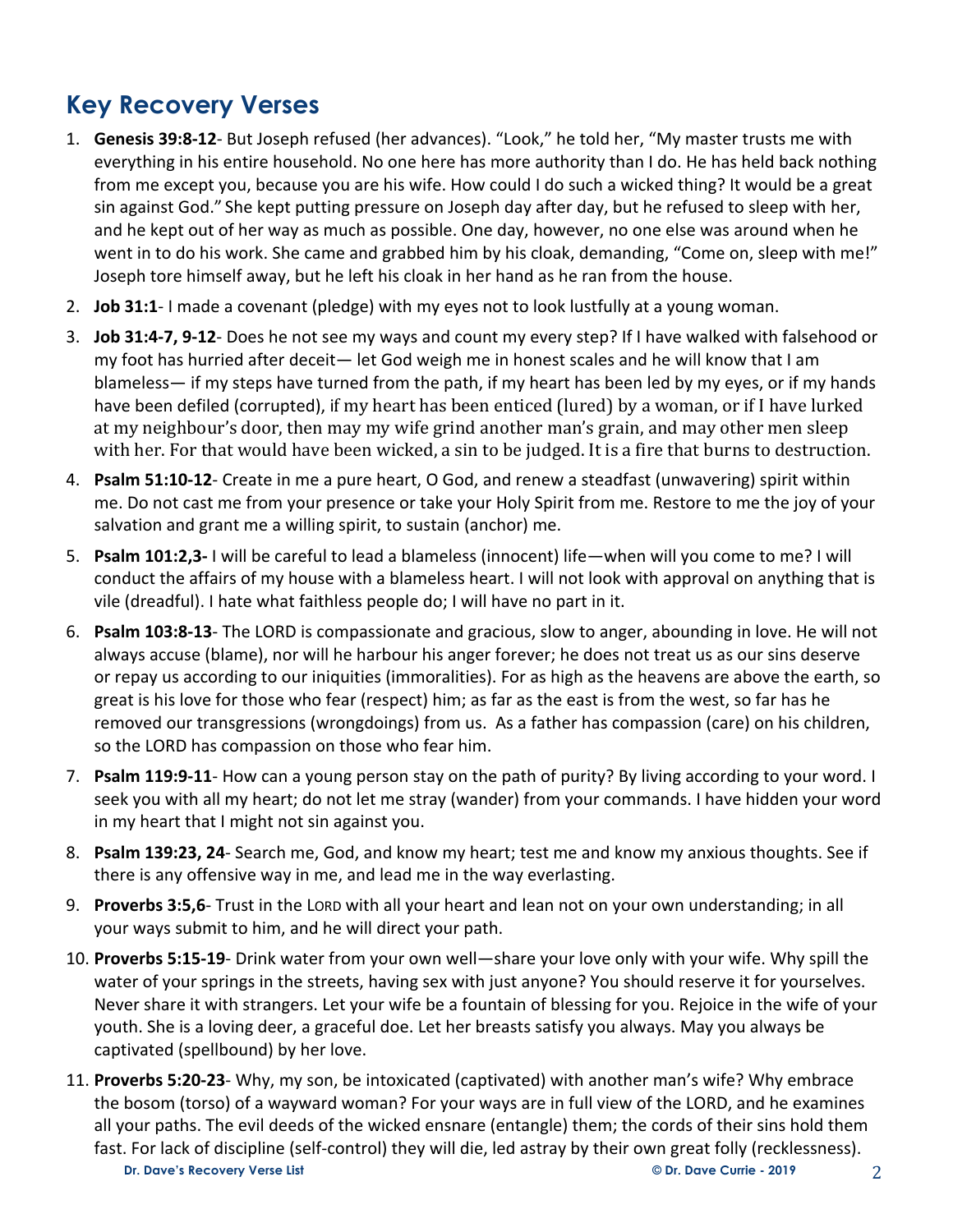- 12. **Proverbs 6:23-29** For this command is a lamp, this teaching is a light, and correction and instruction are the way to life, keeping you from your neighbour's wife, from the smooth talk of a wayward woman. Do not lust in your heart after her beauty or let her captivate you with her eyes. For a prostitute can be had for a loaf of bread, but another man's wife preys on your very life. Can a man scoop fire into his lap without his clothes being burned? Can a man walk on hot coals without his feet being scorched? So is he who sleeps with another man's wife; no one who touches her will go unpunished.
- 13. **Proverbs 7:24-27** Now then, my sons, listen to me; pay attention to what I say. Do not let your heart turn to her ways (the wayward women) or stray into her paths. Many are the victims she has brought down; her slain are a mighty throng (crowd). Her house is a highway to the grave, leading down to the chambers of death.
- 14. **Proverbs 28:13** Whoever conceals (hides) their sins does not prosper (thrive), but the one who confesses (admits) and renounces (abandons) them finds mercy.
- 15. **Isaiah 26:3** You will keep in perfect peace, all who trust in you, all whose thoughts are fixed on you!
- 16. **Isaiah 30:15-** This is what the Sovereign LORD, the Holy One of Israel, says: "Only in returning to me and resting in me will you be saved. In quietness and confidence is your strength. But you would have none of it.
- 17. **Jeremiah 17:9** The heart is deceitful (dishonest) above all things and beyond cure. Who can understand it?
- 18. **Ezekiel 36:26,27** And I will give you a new heart, and I will put a new spirit in you. I will take out your stony, stubborn heart and give you a tender, responsive heart. And I will put my Spirit in you so that you will follow my decrees (laws) and be careful to obey my regulations (guidelines).
- 19. **Joel 2:12,13** "Even now," declares the LORD, "return to me with all your heart, with fasting (abstaining) and weeping and mourning." Rend (tear open) your heart and not your garments. Return to the LORD your God, for he is gracious and compassionate, slow to anger and abounding in love, and he relents (holds back) from sending calamity (disaster).
- 20. **Matthew 5:27,28** You have heard that it was said, 'You shall not commit adultery (infidelity).' But I tell you that anyone who looks at a woman lustfully has already committed adultery with her in his heart.
- 21. **Romans 6:12,13,17-** Therefore do not let sin reign in your mortal body so that you obey its evil desires. Do not offer any part of yourself to sin as an instrument of wickedness, but rather offer yourselves to God as those who have been brought from death to life; and offer every part of yourself to him as an instrument of righteousness. But thanks be to God that, though you used to be slaves to sin, you have come to obey from your heart the pattern of teaching that has now claimed your allegiance (loyalty).
- 22. **Romans 12:1,2-** Therefore, I urge (compel) you, brothers and sisters, in view of God's mercy (compassion), to offer (submit) your bodies as a living sacrifice, holy and pleasing to God—this is your true and proper worship. <sup>2</sup> Do not conform to the pattern of this world, but be transformed (converted) by the renewing (overhauling) of your mind. Then you will be able to test and approve what God's will is—his good, pleasing and perfect will.
- 23. **Romans 12:9-** Don't just pretend to love others. Really love them. Hate what is wrong. Hold tightly to what is good. Love each other with genuine affection, and take delight in honoring (respecting) each other.
- 24. **Romans 13:13,14** Let us behave decently (respectably), as in the daytime, not in carousing and drunkenness, not in sexual immorality (depravity) and debauchery (wickedness), not in dissension and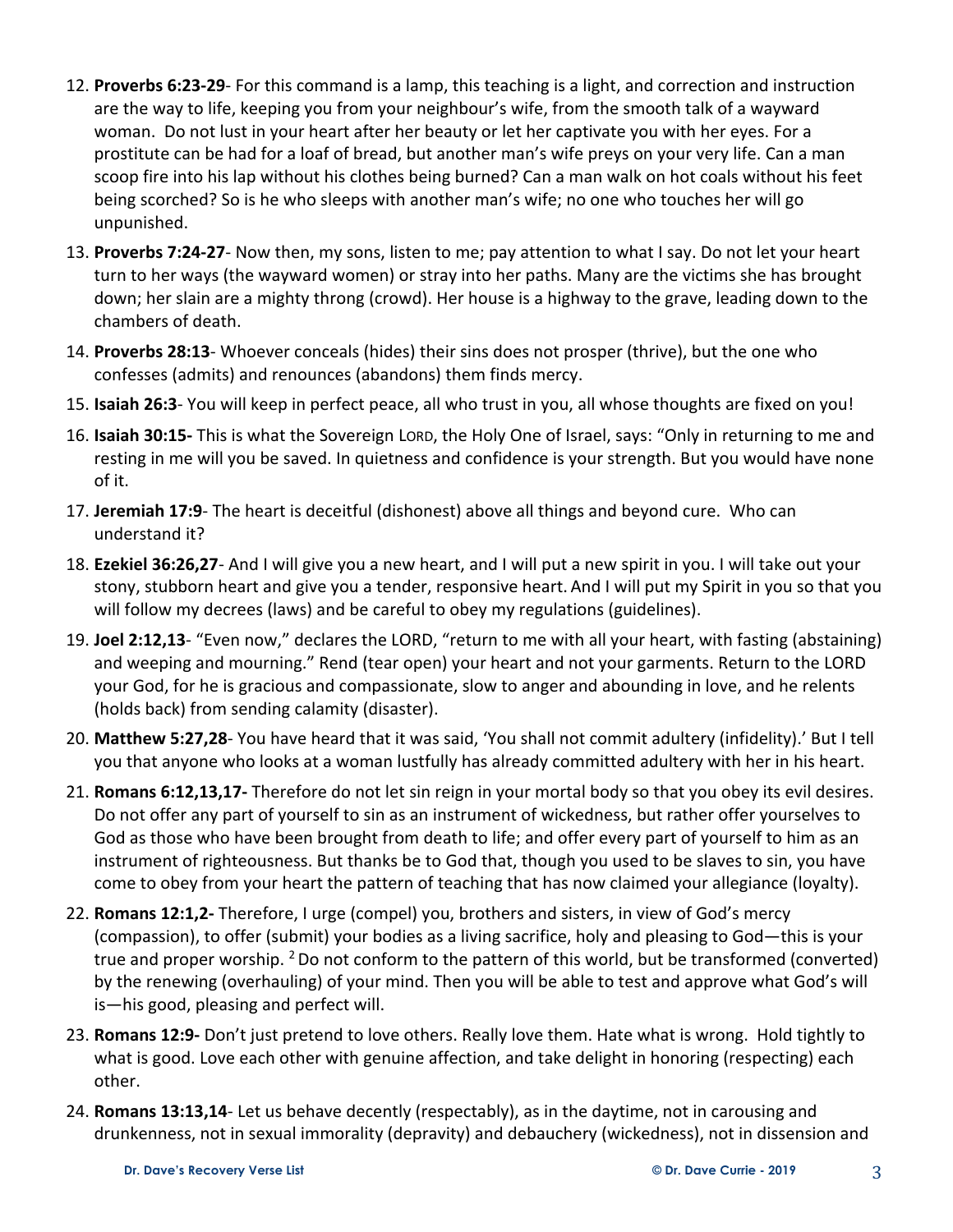jealousy (envy). Rather, clothe yourselves with the Lord Jesus Christ, and do not think about how to gratify (indulge) the desires of the flesh.

- 25. **1 Corinthians 6:12-17-** "I have the right to do anything," you say—but not everything is beneficial. "I have the right to do anything"—but I will not be mastered (controlled) by anything. You say, "Food for the stomach and the stomach for food, and God will destroy them both." The body, however, is not meant for sexual immorality but for the Lord, and the Lord for the body. By his power God raised the Lord from the dead, and he will raise us also. Do you not know that your bodies are members of Christ himself? Shall I then take the members of Christ and unite them with a prostitute? Never! Do you not know that he who unites himself with a prostitute is one with her in body? For it is said, "The two will become one flesh." But whoever is united with the Lord is one with him in spirit.
- 26. **1 Corinthians 6:18-20** Flee from sexual immorality (corruption). All other sins a person commits are outside the body, but whoever sins sexually, sins against their own body. Do you not know that your bodies are temples of the Holy Spirit, who is in you, whom you have received from God? You are not your own; you were bought at a price. Therefore, honour God with your bodies.
- 27. **1 Corinthians 10:12-13** So, if you think you are standing firm, be careful that you don't fall! No temptation has overtaken you except what is common to mankind. And God is faithful; he will not let you be tempted beyond what you can bear. But when you are tempted, he will also provide a way out so that you can endure it.
- 28. **2 Corinthians 4:16-18-** Therefore we do not lose heart. Though outwardly we are wasting away, yet inwardly we are being renewed (transformed) day by day. For our light and momentary troubles are achieving for us an eternal glory that far outweighs them all. So, we fix our eyes not on what is seen, but on what is unseen, since what is seen is temporary, but what is unseen is eternal.
- 29. **2 Corinthians 7:1** Therefore, since we have these promises, dear friends, let us purify ourselves from everything that contaminates body and spirit, perfecting holiness out of reverence for God.
- 30. **2 Corinthians 7:10, 11** Godly sorrow brings repentance that leads to salvation and leaves no regret, but worldly sorrow brings death. See what this godly sorrow has produced in you: what earnestness, what eagerness to clear yourselves, what indignation, what alarm, what longing, what concern, what readiness to see justice done. At every point you have proved yourselves to be innocent in this matter.
- 31. **2 Corinthians 10:3-5** For though we live in the world, we do not wage war as the world does. The weapons we fight with are not the weapons of the world. On the contrary, they have divine power to demolish strongholds. We demolish arguments (clear opposition) and every pretension (masquerade of truth) that sets itself up against the knowledge of God, and we take captive every thought to make it obedient (line up with) to Christ.
- 32. **Galatians 5:1, 13, 16, 19** It is for freedom that Christ has set us free. Stand firm, then, and do not let yourselves be burdened again by a yoke (harness) of slavery. You, my brothers and sisters, were called to be free. But do not use your freedom to indulge (satisfy) the flesh; rather, serve one another humbly in love. So, I say, walk by the Spirit, and you will not gratify the desires of the flesh. The acts of the flesh are obvious: sexual immorality, impurity and debauchery (wickedness).
- 33. **Galatians 6:7-9** Do not be deceived: God cannot be mocked. A man reaps what he sows. Whoever sows to please their flesh, from the flesh will reap destruction; whoever sows to please the Spirit, from the Spirit will reap eternal life. Let us not become weary in doing good, for at the proper time we will reap a harvest if we do not give up.
- 34. **Ephesians 4:17-24-** So I tell you this, and insist on it in the Lord, that you must no longer live as the Gentiles do, in the futility of their thinking. They are darkened in their understanding and separated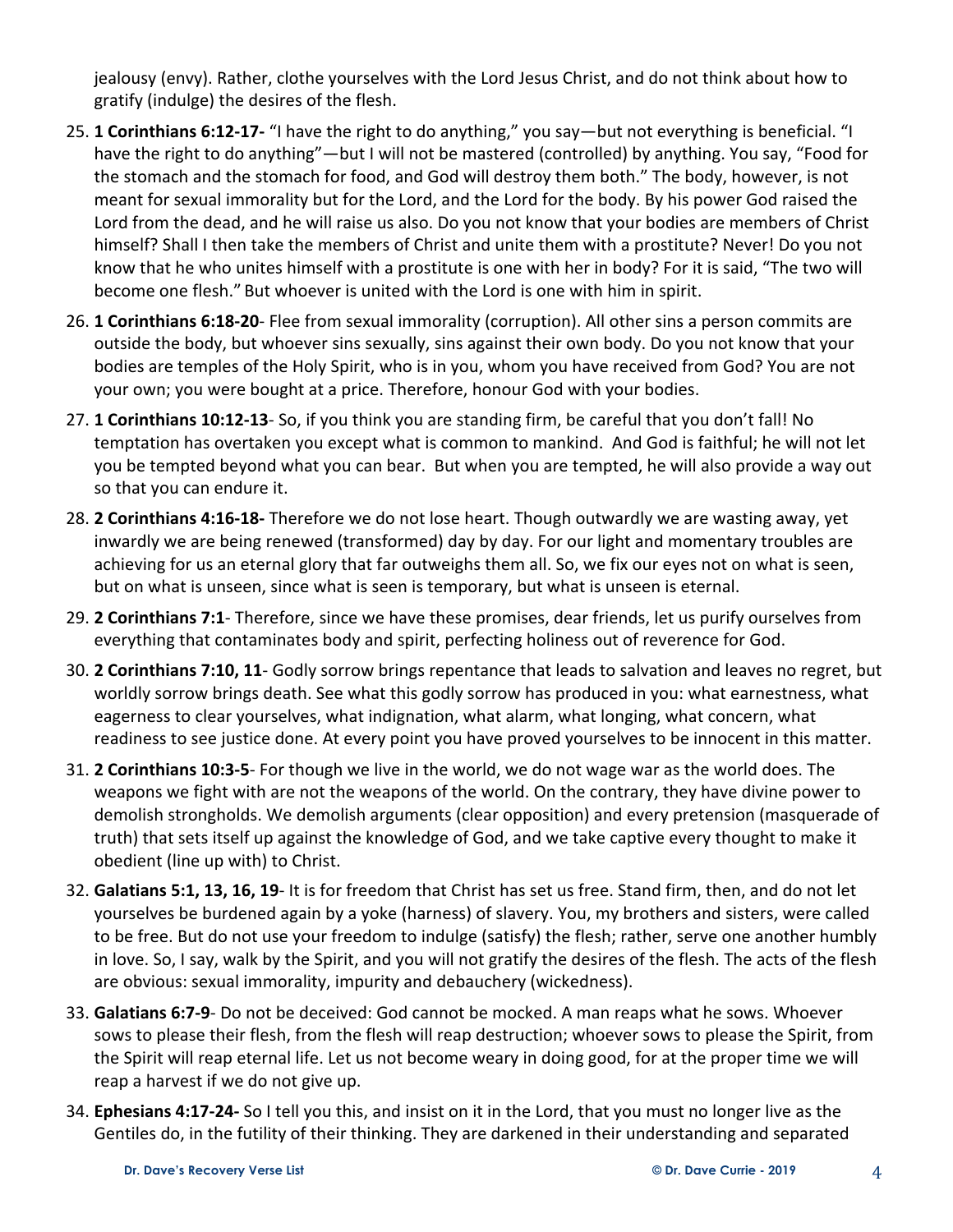from the life of God because of the ignorance that is in them due to the hardening of their hearts. Having lost all sensitivity, they have given themselves over to sensuality so as to indulge in every kind of impurity, and they are full of greed. That, however, is not the way of life you learned when you heard about Christ and were taught in him in accordance with the truth that is in Jesus. You were taught, with regard to your former way of life, to put off your old self, which is being corrupted by its deceitful desires; to be made new in the attitude of your minds; and to put on the new self, created to be like God in true righteousness and holiness.

- 35. **Ephesians 5:3-6** But among you there must not be even a hint of sexual immorality, or of any kind of impurity, or of greed, because these are improper for God's holy people. Nor should there be obscenity, foolish talk or coarse joking, which are out of place, but rather thanksgiving. For of this you can be sure: No immoral, impure or greedy person—such a person is an idolater—has any inheritance in the kingdom of Christ and of God. Let no one deceive you with empty words, for because of such things God's wrath comes on those who are disobedient.
- 36. **Ephesians 5: 8-14** For you were once darkness, but now you are light in the Lord. Live as children of light (for the fruit of the light consists in all goodness, righteousness and truth) and find out what pleases the Lord. Have nothing to do with the fruitless deeds of darkness, but rather expose them. It is shameful even to mention what the disobedient do in secret. But everything exposed by the light becomes visible—and everything that is illuminated becomes a light. This is why it is said: "Wake up, sleeper, rise from the dead, and Christ will shine on you."
- 37. **Ephesians 6:10-18** Finally, be strong in the Lord and in his mighty power. Put on the full armour of God, so that you can take your stand against the devil's schemes. For our struggle is not against flesh and blood, but against the rulers, against the authorities, against the powers of this dark world and against the spiritual forces of evil in the heavenly realms. Therefore, put on the full armour of God, so that when the day of evil comes, you may be able to stand your ground, and after you have done everything, to stand. Stand firm then, with the belt of truth buckled around your waist, with the breastplate of righteousness in place, and with your feet fitted with the readiness that comes from the gospel of peace. In addition to all this, take up the shield of faith, with which you can extinguish all the flaming arrows of the evil one. Take the helmet of salvation and the sword of the Spirit, which is the word of God. And pray in the Spirit on all occasions with all kinds of prayers and requests. With this in mind, be alert and always keep on praying for all the Lord's people.
- 38. **Philippians 3:13,14** Brothers and sisters, I do not consider myself yet to have taken hold of it. But one thing I do: Forgetting what is behind and straining toward what is ahead,  $^{14}$  I press on toward the goal to win the prize for which God has called me heavenward in Christ Jesus.
- 39. **Philippians 4:13-** For I can do everything through Christ, who gives me strength.
- 40. **Colossians 2:6,7** So then, just as you received Christ Jesus as Lord, continue to live your lives in him, rooted and built up in him, strengthened in the faith as you were taught, and overflowing with thankfulness.
- 41. **Colossians 3:5-8** Put to death, therefore, whatever belongs to your earthly nature: sexual immorality, impurity, lust, evil desires and greed, which is idolatry. Because of these, the wrath of God is coming. You used to walk in these ways, in the life you once lived. But now you must also rid yourselves of all such things as these: anger, rage, malice (ill-spirited meanness), slander, and filthy language from your lips.
- 42. **I Thessalonians 4:3-7** It is God's will that you should be sanctified: that you should avoid sexual immorality; that each of you should learn to control your own body in a way that is holy and honourable, not in passionate lust like the pagans, who do not know God; and that in this matter no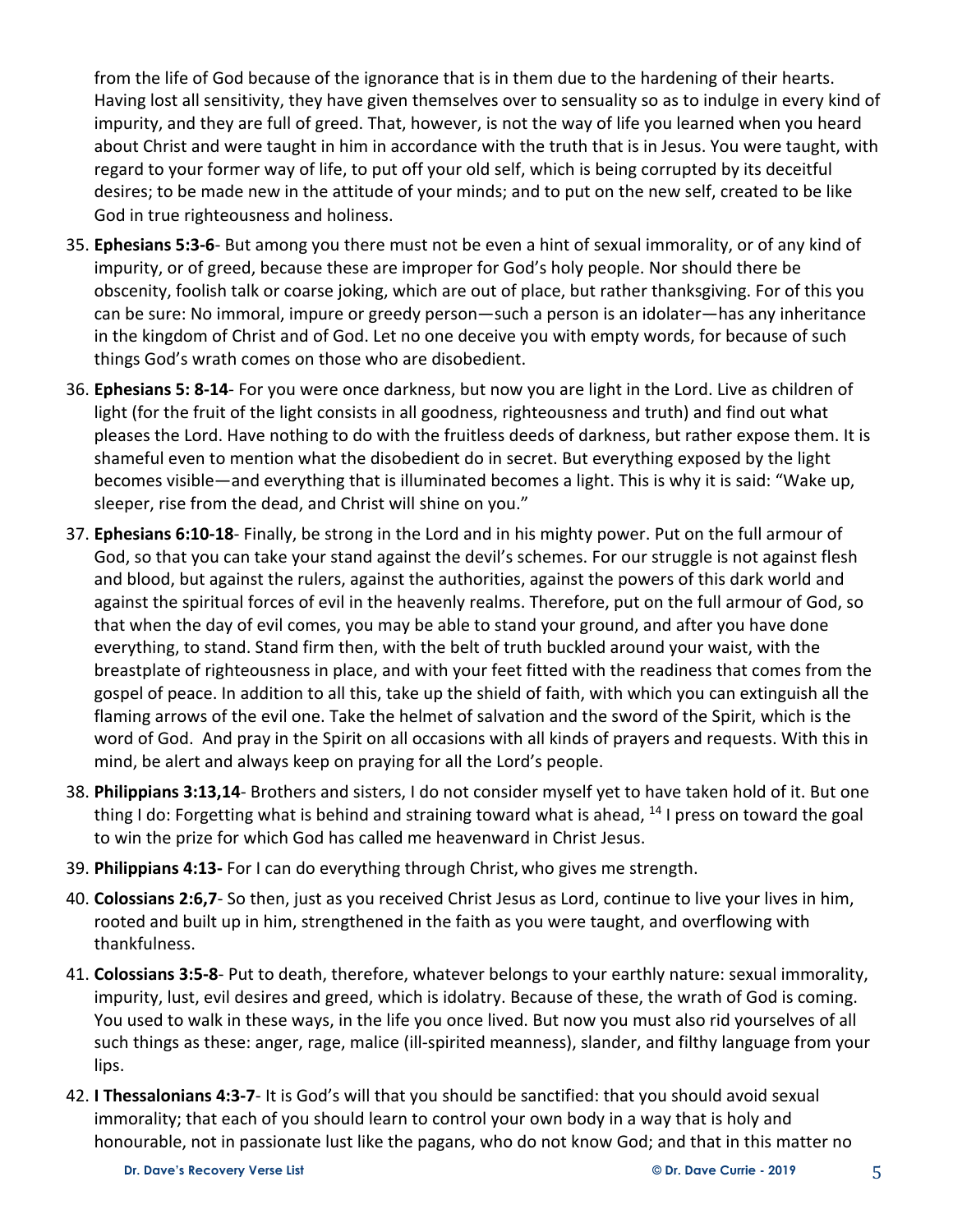one should wrong or take advantage of a brother or sister. The Lord will punish all those who commit such sins, as we told you and warned you before. For God did not call us to be impure, but to live a holy life.

- 43. **1 Thessalonians 5:23,24** May God himself, the God of peace, sanctify you through and through. May your whole spirit, soul and body be kept blameless at the coming of our Lord Jesus Christ. The one who calls you is faithful, and he will do it.
- 44. **2 Thessalonians 3:3-5** But the Lord is faithful, and he will strengthen you and protect you from the evil one. We have confidence in the Lord that you are doing and will continue to do the things we command. May the Lord direct your hearts into God's love and Christ's perseverance.
- 45. **2 Timothy 2:22** Run from anything that stimulates youthful lusts. Instead, pursue righteous living, faithfulness, love, and peace. Enjoy the companionship of those who call on the Lord with pure hearts.
- 46. **Titus 2:11-14** For the grace of God has appeared that offers salvation to all people. It teaches us to say "No" to ungodliness and worldly passions, and to live self-controlled, upright and godly lives in this present age, while we wait for the blessed hope—the appearing of the glory of our great God and Saviour, Jesus Christ, who gave himself for us to redeem us from all wickedness and to purify for himself a people that are his very own, eager to do what is good.
- 47. **Titus 3:4-7-** But—When God our Saviour revealed his kindness and love, he saved us, not because of the righteous things we had done, but because of his mercy. He washed away our sins, giving us a new birth and new life through the Holy Spirit. He generously poured out the Spirit upon us through Jesus Christ our Saviour. Because of his grace he made us right in his sight and gave us confidence that we will inherit eternal life.
- 48. **Hebrews 3:12,13** See to it, brothers and sisters, that none of you has a sinful, unbelieving heart that turns away from the living God. But encourage one another daily, as long as it is called "Today," so that none of you may be hardened by sin's deceitfulness.
- 49. **Hebrews 4:14-16** Therefore, since we have a great high priest who has ascended into heaven,Jesus the Son of God, let us hold firmly to the faith we profess. For we do not have a high priest who is unable to empathize with our weaknesses, but we have one who has been tempted in every way, just as we are yet he did not sin. Let us then approach God's throne of grace with confidence, so that we may receive mercy and find grace to help us in our time of need.
- 50. **Hebrews 13:4** Marriage should be honoured by all, and the marriage bed kept pure, for God will judge the adulterer and all the sexually immoral.
- 51. **James 1:12-15** Blessed is the one who perseveres under trial because, having stood the test, that person will receive the crown of life that the Lord has promised to those who love him. When tempted, no one should say, "God is tempting me." For God cannot be tempted by evil, nor does he tempt anyone; but each person is tempted when they are dragged away by their own evil desire (lust) and enticed. Then, after desire (lust) has conceived, it gives birth to sin; and sin, when it is full-grown, gives birth to death.
- 52. **James 1:21-25** Therefore, get rid of all moral filth and the evil that is so prevalent and humbly accept the word planted in you, which can save you. Do not merely listen to the word, and so deceive yourselves. Do what it says. Anyone who listens to the word but does not do what it says is like someone who looks at his face in a mirror and, after looking at himself, goes away and immediately forgets what he looks like. But whoever looks intently into the perfect law that gives freedom, and continues in it, not forgetting what they have heard, but doing it—they will be blessed in what they do.